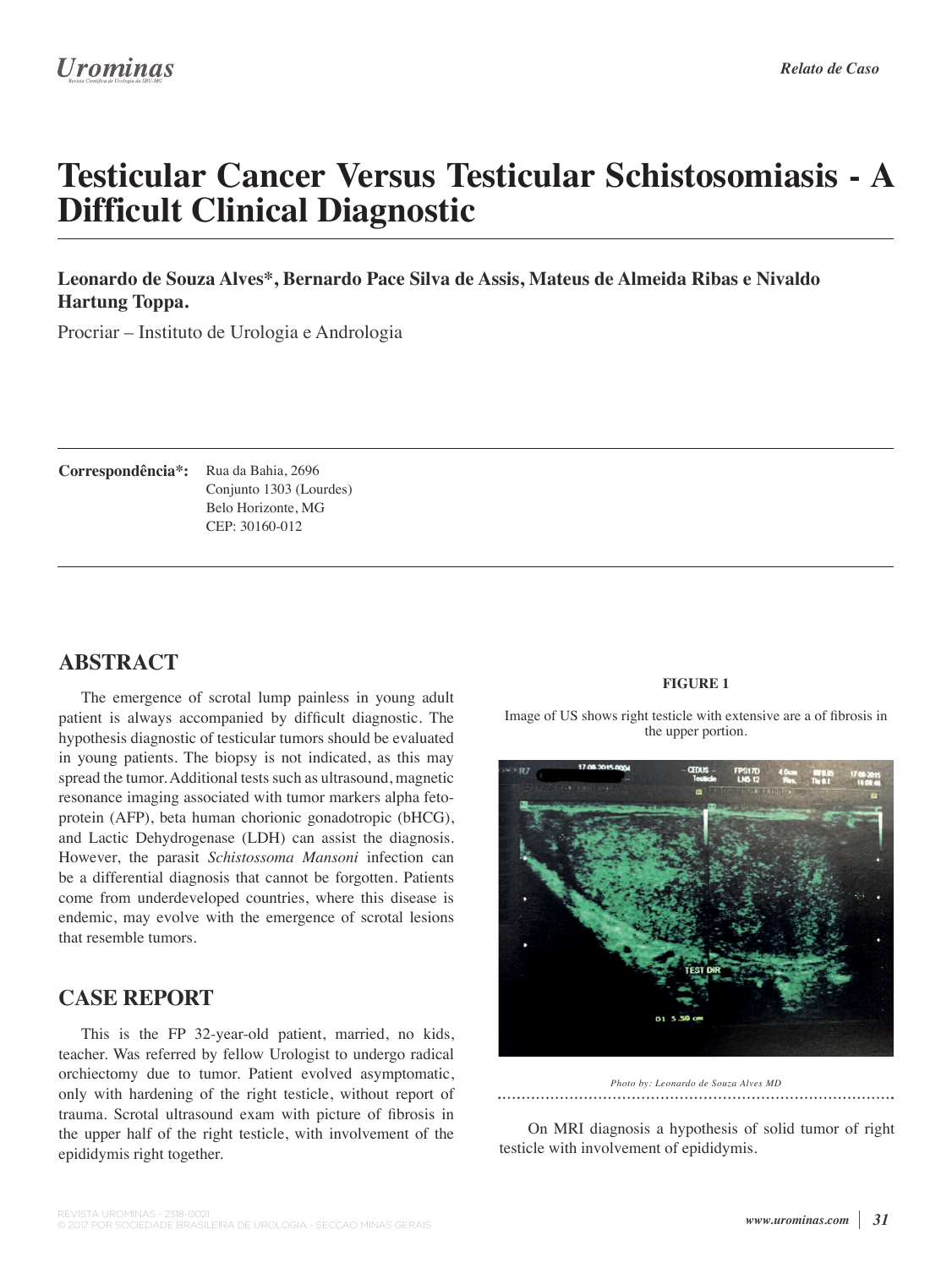#### **FIGURE 2**

MRI Image showing testicular testicular injury intra irregular right and should be considered primary neoplasm.



*Photo by: Leonardo de Souza Alves MD* 

The blood tumor markers: alfa fetoprotein, latic desidrogenase and beta human gonadotrofic corionic, were normal. By hard difficult tumor diagnostic, and possibility of fertility preservation process. The patient underwent right orchiectomy with access right and the ligature subinguinal spermatic cord with a transfixant silk thread 0. According to the wish of the patient was implanted testicular silicone prosthesis, in the same operative time. The patient was discharged at the end of the day, and return activities in 10 days. The surgical piece presented the testicle with extensive fibrosis in parenchyma, as well as the whole epididymis.

The anatomical pathology examination result, described it: "testicle and epididymis showing erasing your usual architecture, with the presence of numerous eosinophilic necrotic-exudative phase, containing viable and non-viable eggs of S. mansoni, under extensive fibrosis".

#### **DISCUSSION**

The clinical diagnosis of Testicular Schistosomiasis is difficult and rare. Typically patients seeking assistance, as the patient in this case, with the suspected testicular cancer. Papers in the literature report the presence of the parasite Schistossoma mansoni in testicles, bladder, prostate and even kidneys<sup>(3)</sup>. Most of these diagnoses are made in the post surgical or post-mortem.<sup>(3)</sup> The Testicular Schistosomiasis is a rare pathology or sub notified. However schistosomiasis

Testicle and epididymis affected by schistomiasis infection diffusely in parenchyma and fibrosis.

**FIGURE 3**



*Photo by: Nivaldo H. Toppa MD, PHD.* 

#### **FIGURE 4**

Granuloma in fibrosis phase with viable S. mansoniegg in the middle.



*Photo by: Nivaldo H. Toppa MD, PHD.*

infection is not. It is believed that 25,000,000 people are at risk of contracting the disease. Is prevalent in Central and South Americas, parts of Africa and the Middle East. It is endemic in Venezuela, Brazil and the Caribbean Islands. Is directly related to poor sanitation conditions and quality of life. $(1, 2, 3, 7)$  Usually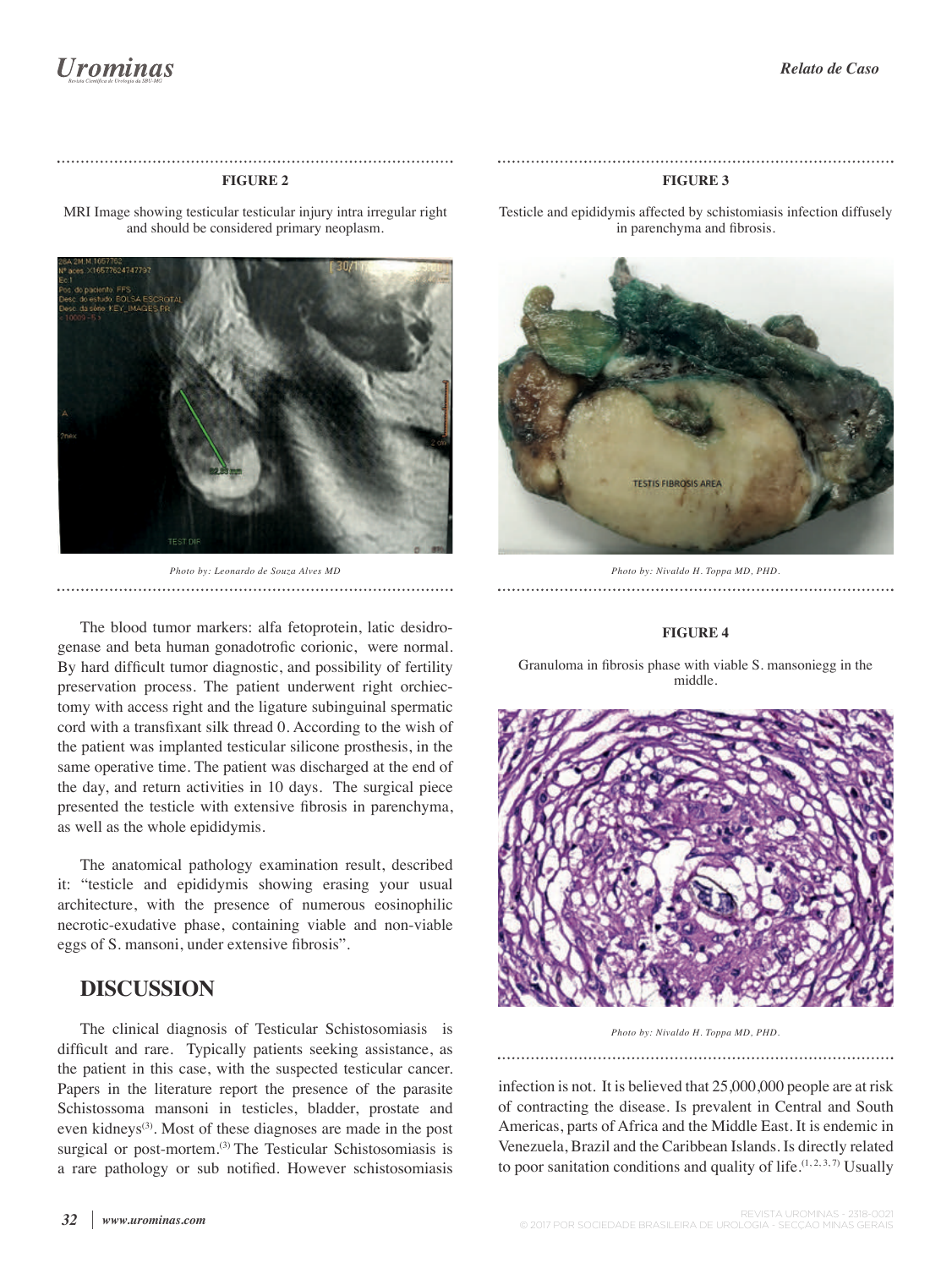## **Urominas**

involves patients who have contact with infested water by the snail Biomphalaria, so is known as "The Snail Disease". However the ethiology parasite is S. mansoni, who during their reproductive cycle is named miracídio, the form found in the conch who is the intermediate host. The form that infects man is the cercária, the man is, which incidentally, is the definitive host. The contamination occurs by the penetration of the larvae (cercariae) through the leg. After the contamination, these larvae reach the bloodstream and lymph unleashing intense inflammatory process. With the proliferation of mast cells activated by action of IgE. The production of eosinophils increase during this process, which adhere to the parasite to cause the destruction of S. mansoni. The characteristic lesion is the granuloma.<sup>(3,7,Figure4)</sup> That surrounds the egg with macrophages, multinucleated giant cells, eosinophils, lymphocytes and fibroblasts.<sup>(7)</sup> This granuloma in reports on the stage of the disease. Exudative, granuloma formed by mononucleated and eosinophils peri egg, inactive phase. The necrotic granuloma with areas of necrosis and fibrosis feature inactive disease. The eggs of S. mansoni are found in the mesenteric plexus, veins that drain blood from the intestines to the liver, where it can cause intense reaction causing fibrosis and hepato splenomegaly, known as portal hypertension. The S mansoni can stay alive in the human body for up to 20 years by eliminating many eggs daily, and debugging the host organism.

The diagnosis is clinical and exams. Clinical history, associated with made by the parasitological examination of feces (EPF), are sufficient for most diagnoses. Oligossintomatic disease treatment is simple and easy, with drugs like Praziquantel or Orxaminiquine. On chronic stages of disease, surgical procedures should be necessary.

#### **WHY THE DIAGNOSTIC IS SO DIFFI-CULTY?**

 However, the emergence of scrotal lump, painless in young adult, whit no report of trauma or infection, suggests Testicular Cancer (TC) and not a parasite infection. Testicular cancer a relatively rare, but found in men from 15 to 35 years. It is corresponds to 5% of urological tumors.(8,10,11,12,15) Testicular tumors can be separated into 2 large groups: germinatives and not germinatives cells. Being the germinatives cells the most common and subdivided into: seminomas and non-seminomas. Seminomas tumors are slow-growing tumors and painless. Non-seminomas, tumors already are the most frequent, fast-growing and painless too. The laboratory tests such as AFP, DHL and beta HCG, normally can help in the diagnosis. Are considered risk factors for the development of the disease: criptoquirdia, Klinefelter Syndrome, history

of Testicular Cancer in first-degree relatives, presence of contralateral tumour.(8,10,11,12,14,15) In patients sexually active, differential diagnosis with infectious orquiepididimitis, which usually cause pain. Another possibility is diagnostic of inguino scrotal hernias, which can be confirmed by physical examination and complementary ultrasound. In relation to the scrotal tumors, diagnosis is difficult because it is not advised to perform the biopsy, because the chance of tumor dissemination in the path of the needle is great and undertakes to cure the patient.<sup> $(10,11, 12,14,15)$ </sup> Is characteristic of painless and fast growth of (TC). About of 70% of patients with (TC) already present with metastatic disease at the time of the query.(8,9,1415) The use of methods of image: ultrasound, computed tomography and magnetic resonance imaging; can assist the diagnosis(Photo1,Photo2) But as in the case described, and in others, it's not enough. In this particular case, the diagnosis, was confirmed only in post-op. Conducting examinations of (EPF) or even rectal biopsy, could demonstrate the presence of eggs of S. mansoni, but would not be enough to rule out the presence of  $(TC)$ . The first choice treatment is surgical. The surgical technique of radical orchiectomy, discusses whether the spermatic cord (artery, vein, and lymph nodes) with inguinal approach where inguinal cord is clamp before manipulation of the affected testicle, in order to decrease the spread of tumor cells.<sup>(8,12,14,15)</sup> The retroperitoneal and inguinal lymphadenectomy should be performed.<sup>(8)</sup> The chemotherapy and radiation therapy may be employed when the presence of testicular tumors but not seminomas $(8,9)$  In the case described, such as the epididymis and the top 2/3 right testicle were affected, it has not been possible to preserve even a parenchyma tumor located, what could be try in selected cases (single testicle, bilateral disease.) $(8,15)$  Placement of silicone testicular prosthesis, doesn't compromise the healing rate, in addition to improving the self-esteem of the young patient after orquiectomy. According to the information of the examination of the piece, the disease was active in some areas of the testis which can occur until 20 years after the contamination's mansoni. The intense inflammatory process with the presence of exudate demonstrates the presence of active process. But presence of fibrosis areas with the presence of granulomas, demonstrate a chronic process.

This information is important because the disease is active in the body and that the patient was referred to the parasitologist, to receive treatment based on Oxaminiquine, as a single dose. There were no signs of neoplasia in the play.